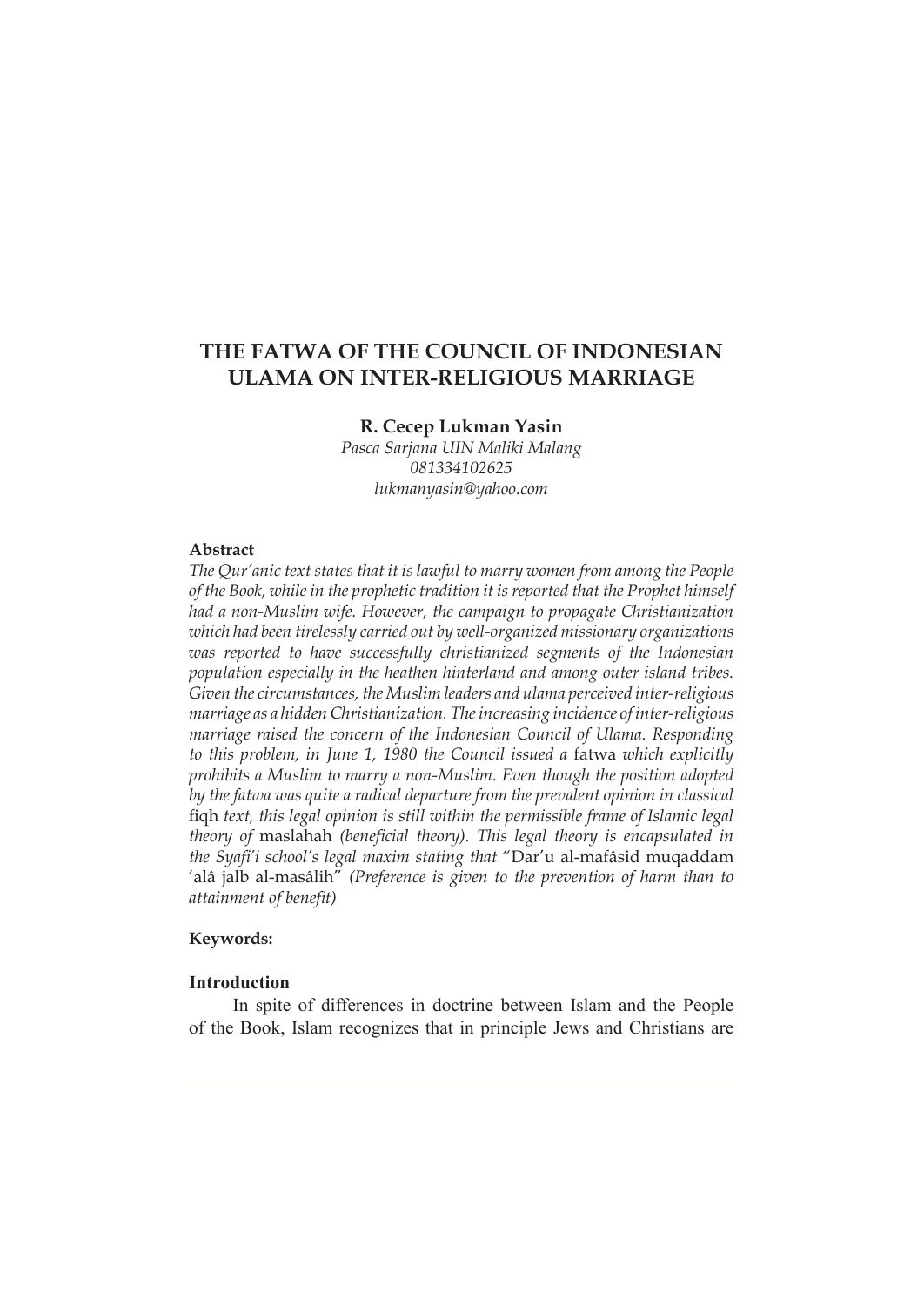believers in a revealed religion and followers of the prophets, Moses and Jesus respectively. Both relate to the religion of Abraham, the common grandfather of the Prophets. Unless they are actively fighting against Islam, the relation between Muslims and the People of the Book is one of the compassion and cooperation. They eat each other's food and enter each other's houses as friendly guests. They should never be forced or pressured to convert to Islam against their conviction.<sup>1</sup>

The most convincing example of the tolerant and friendly attitude of Islam towards the People of the Book is that Islam makes it permissible for a Muslim man to build the sacred unit of humanity, i.e. the family, by marrying a Christian or a Jewess woman. Islam gives her the right to keep to her faith, and makes it a religious duty on the husband to enable her to observe her rites and worship according to her religion. Obviously, Islam builds the bridges rather than the rifts. The reason of the permissibility of Muslim man to marry a woman of the People of the Book is that both parties have similar basic beliefs, such as beliefs in God, the Messengers, and the Hereafter. The existence of these similarities will guarantee the realization of harmonious marital life, and her coming to Islam could be hoped for. However, a Muslim woman is prohibited to marry a non-Muslim man. The reason of the permission for Muslim man to marry a woman of the People of the Book, but not vise versa, is that he believes in all the Messengers of God, so there is no fear that he will hamper her faith and ritual practices. As for a non-Muslim man, he does not accept Islam as true religion, so there exists an obvious danger of putting his wife under the influence of his religion, and therefore her marriage will bring harm to her faith and ritual practices.<sup>2</sup>

In short, Islam has made marriage to Christian or Jewess women lawful for Muslim men, for they are the People of the Book, whose tradition is based upon a divinely revealed Scripture. However on 1 June 1980 the Council of Indonesia Ulama (Majelis Ulama Indonesia, MUI)<sup>3</sup> issued a

<sup>1</sup> Q.S. 2:256.

<sup>2</sup> Wahbah al-Zuhaylî, *Al-Fiqh al-Islâm wa Adillatuh* vol 7 (Beirut: Dâr al-Fikr, 1989), p. 153.

<sup>3</sup> For the rest of the paper, this acronym will be used to refer to the Council of Indonesian Ulama.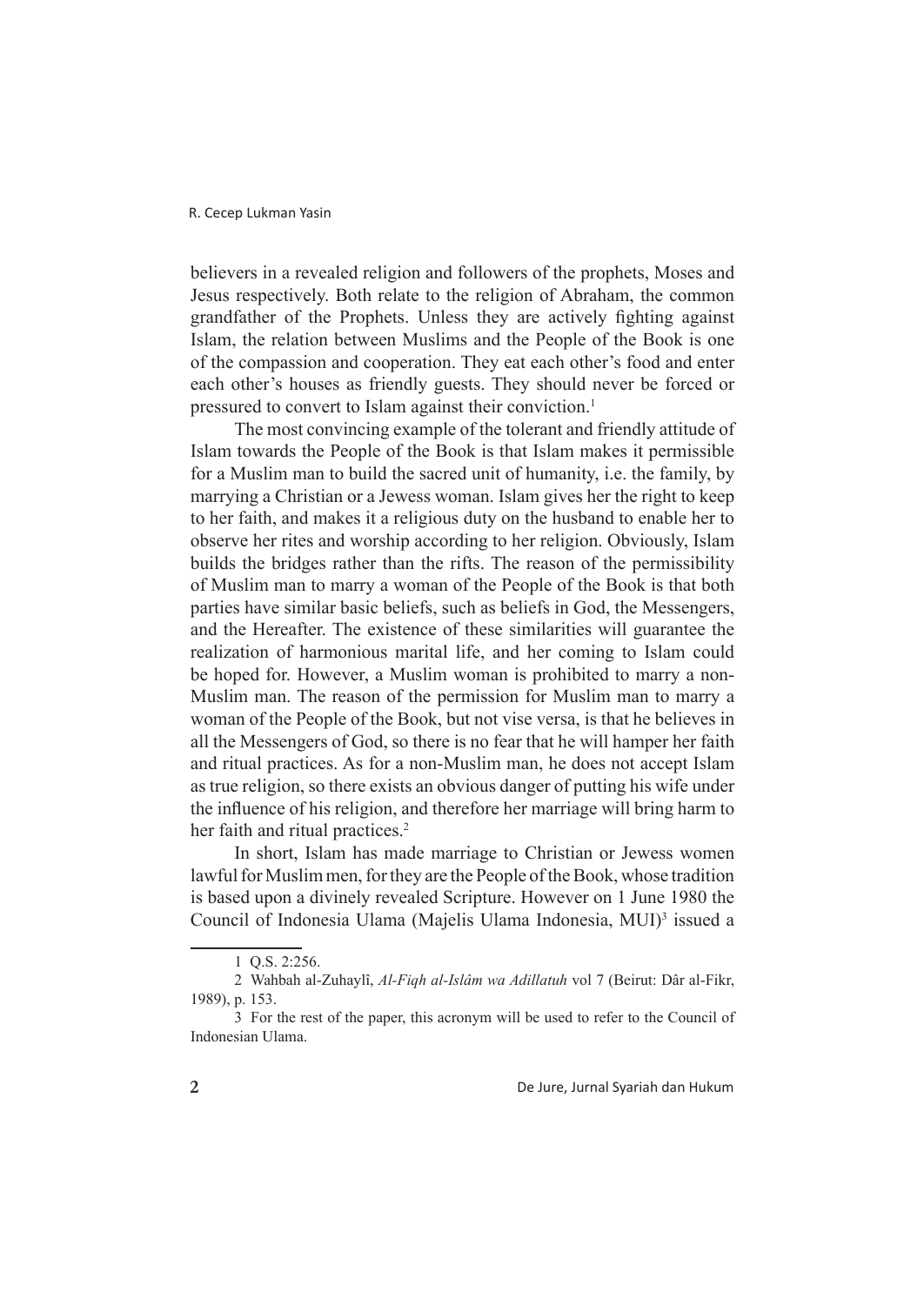fatwa declaring the prohibition of inter-religious marriage. This fatwa is a repercussion of rivalry between Muslims and Christians in Indonesia, dating from as early as the beginning of the twentieth century. Under the Dutch, Muslims rallied to compete with Dutch-sponsored Christian missionaries. Extensive financial support was provided by the Dutch to the Christians, far exceeding that given to the Muslims. Suminto shows, for example, that in 1917 the Christians were provided with 1,235,500 guilders compared to only 127,029 provided for the Muslims.<sup>4</sup> Noer also showed that the same disparity existed in 1930s.<sup>5</sup> Rumor has it that the Christians planned to convert Java in 20 years and all of Indonesia in 50 years. After the abortive Communist coup of 1965 and the banning of communism in 1966, it was claimed that 2 million Indonesians had converted to Christianity.

The fatwa under study becomes the cornerstone of the ensuing debate of the banning of inter-religious marriage in Indonesia, and over the last three decades, marriage between couples of different religion has generally sparked controversies, as the state does not recognize interreligious marriage. The issue of inter-religious marriage is also reflected in the court decision; in 1986 the Central Jakarta District Court decided that marriage between Muslim and non-Muslim could not take place, and in 1989 Supreme Court prohibited partners of different religion to marry without one party abandoning his or her religion.<sup>6</sup> Article 40 of the 1991 Compilation of Islamic Law also prohibits a Muslim man of marrying a woman who does not profess the Islamic religion. Earlier, Article 2 (1) of Marriage Law of 1974 incorporates religion into the state law by specifying that marriages must be concluded in accordance with the rules of the religion of both parties. In other words, there is no marriage outside of the laws of the religions. In addition to the fatwa under study, all these regulations would make inter-religious marriage impossible to conclude.

<sup>4</sup> See H. Aqib Suminto, *Politik Islam Hindia Belanda* (Jakarta: LP3S, 1985), p. 32-34.

<sup>5</sup> Deliar Noer, *The Modernist Muslim Movement 1900-1942* (Singapore: Oxford University Press, 1973, p. 170

<sup>6</sup> Sebastian Pompe, "A Short Note of Some Recent Development with Regard to Mixed Marriages in Indonesia," *Bijdragen tot de Taal-, Land- en Volkenkunde*, vol 2e & 3e (Leiden: KITLV Press, 1991), p 262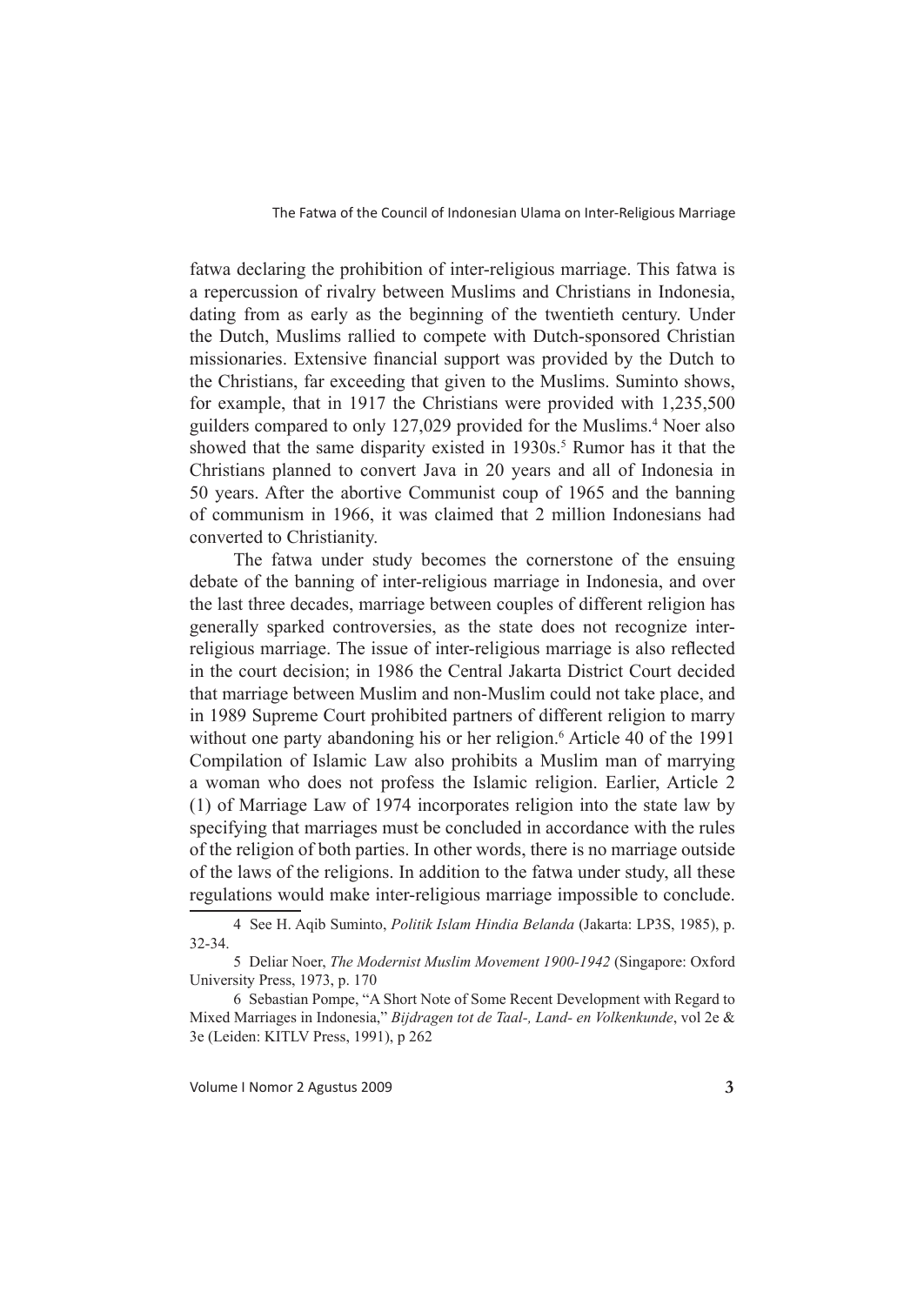Consequently, there is a legal vacuum in the area of inter-religious marriage.

This present paper examines the debates on inter-religious marriage in Indonesia with special emphasis on the fatwa of MUI. To put the fatwa in a wider context, the relevant court rulings and laws relating to this issue will be discussed, because the writer argues that the fatwa cannot be separated from the century-aged debate about the inter-religious marriage in Indonesia. To broaden our discussion, the paper tries to shed the light on the development of this issue in Indonesian legal history and controversies surrounding it. As a main issue in this paper, the fatwa will be dealt first and followed by the discussion of the relevant court rulings and laws on inter-religious marriage.

### **Translation of the Fatwa**

*In the name of Allah Most Gracious, Most Merciful*

The Council of Indonesian Ulama in the Second National Assembly on 11-17 Rajab 1400/26 May-1 June 1980, after taking into consideration:

1. God's utterance:

"Do not marry unbelieving women until they believe. A slave woman who believes is better than an unbelieving woman, even though she allure you. Nor marry (your girls) to unbelievers until they believe. A man slave who believes is better than an unbeliever even though he allure you. Unbelievers do (but) beckon you to the Fire. But Allah beckons by His Grace to the Garden (of bliss) and forgiveness, and makes His Signs clear to mankind. That they may receive admonition." (Q.S. Al-Baqarah: 221).

## 2. God's utterance:

"(Lawful unto you in marriage) are (not only) chaste women who are believers, but chaste women among the People of the Book, revealed before your time – when ye give them their due dowers, and desire chastity, not lewdness, nor secret intrigues. If anyone rejects faith, fruitless is his work, and in the Hereafter he will be in the ranks of those who have lost." (Q.S. Al-Maidah: 5).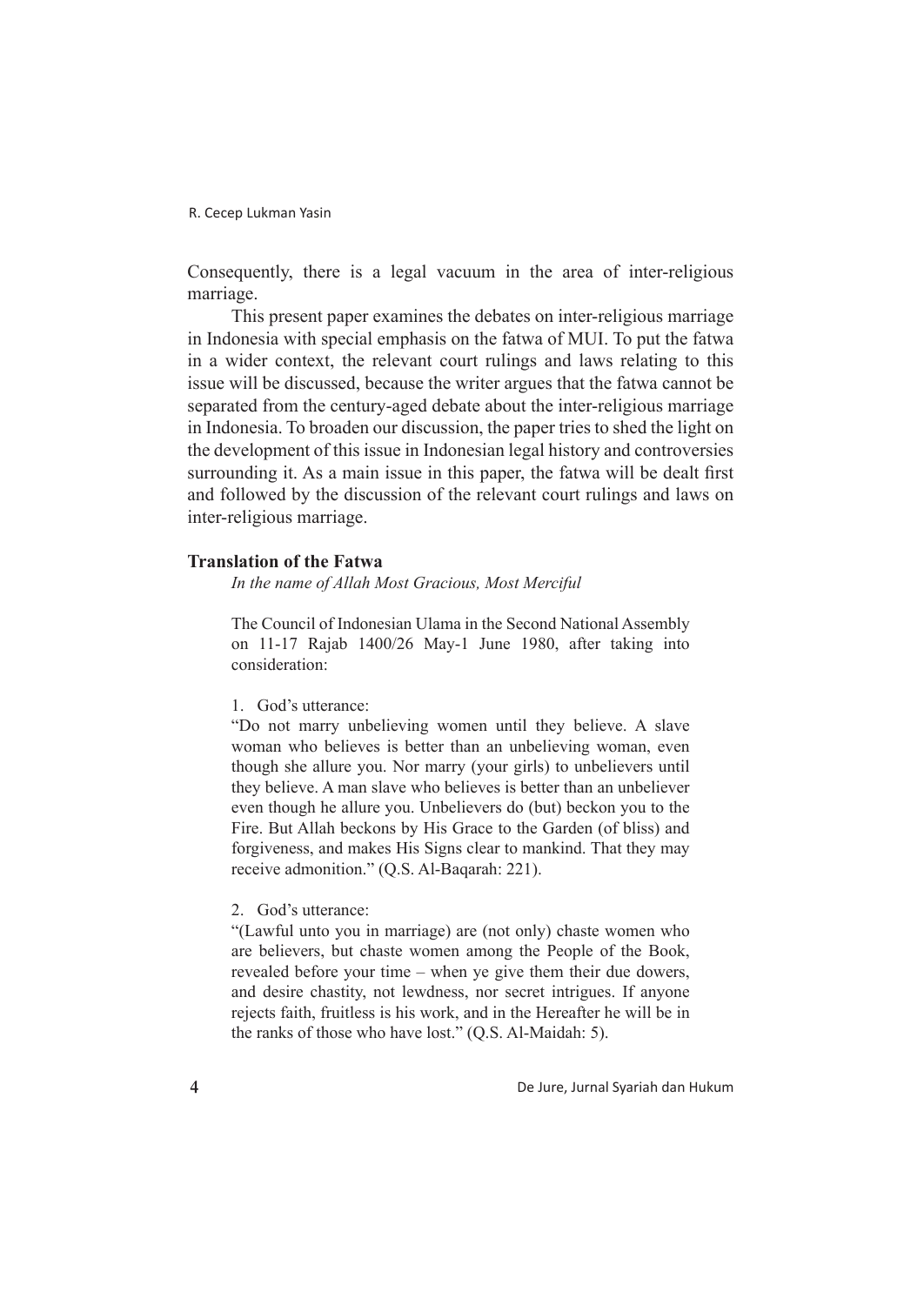3. God's utterance:

"… If ye ascertain that they are believers, then send them not back to the unbelievers. They are not lawful (wives) for the unbelievers, nor are the (unbelievers) lawful (husband) for them." (Q.S. Al-Mumtahanah: 10).

4. God's utterance:

"O ye who believe! Save yourselves and your families from a Fire …" (Q.S. Al-Tahrim: 6).

5. The Prophet Muhammad's saying:

"Whoever has married, he has preserved a half of his faith. Therefore, he is supposed to fear God in the other half." (Narrated by Tabrânî).

6. The Prophet Muhammad's saying:

"Every human being is born in *fitrah*. It is only the parents who make them Jews, Christians or Zoroastrians." (Narrated by Aswad ibn Sura'i)

Decides to issue a fatwa that:

1. The marriage between a Muslim woman and a non-Muslim man is unlawful (*haram*)

2. A Muslim man is unlawful to marry a non-Muslim woman. There are different opinions concerning the status of marriage between a Muslim man and a woman of the People of the Book. After considering that the harm (*mafsadah*) of such a marriage is bigger than the benefit *(maslahah)* of it, the Council of Indonesian Ulama issues a fatwa that such a marriage is unlawful (*haram*).

Jakarta, 17 Rajab 1400/1 June 1980

The Head of National Assembly The Council of Indonesian Ulama

| Chairman        | Secretary       |
|-----------------|-----------------|
| Signed          | Signed          |
| Prof. Dr. Hamka | Drs. H. Kafrawi |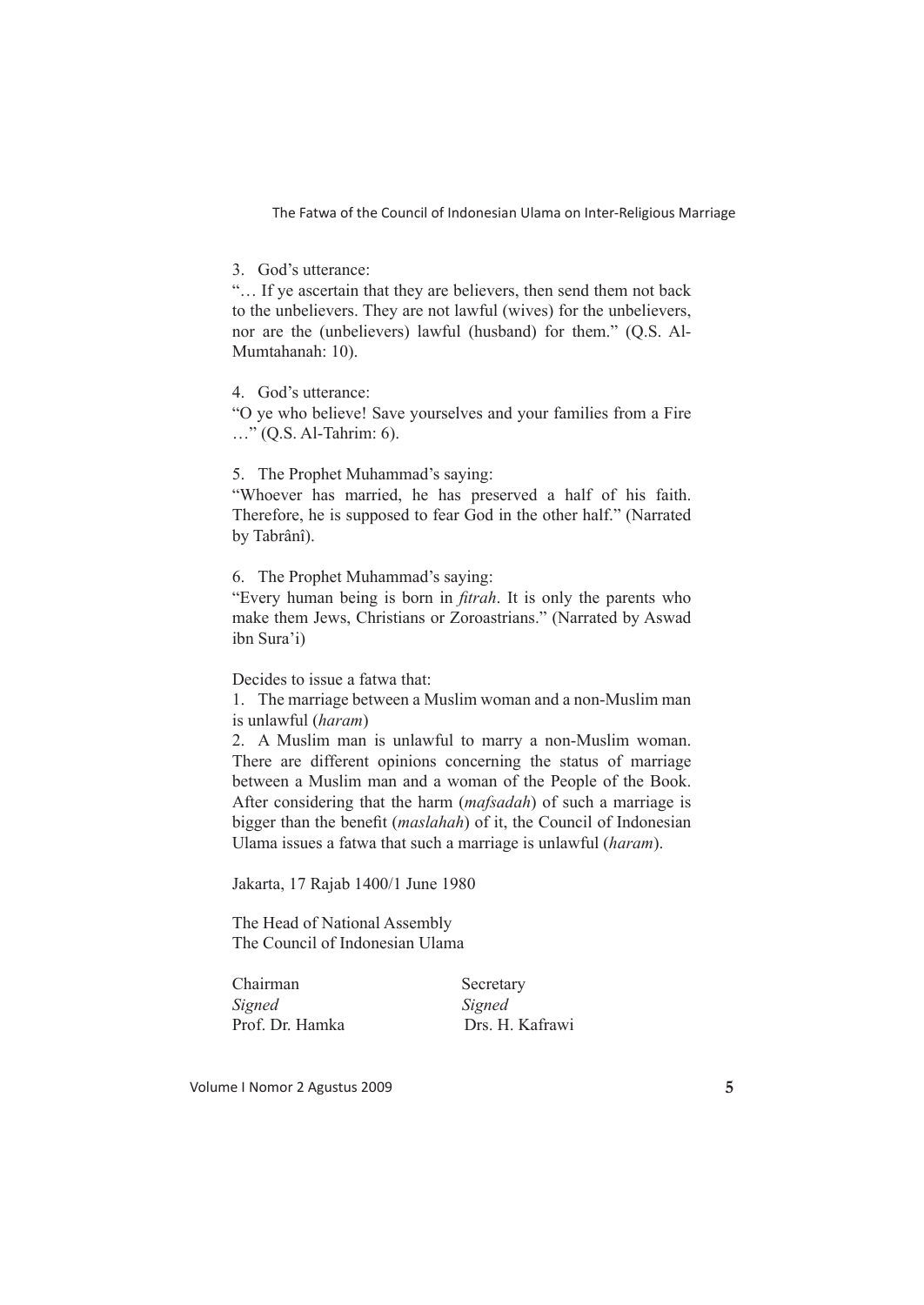### **Analysis of the Fatwa**

The fatwa was issued on June 1, 1980 as a response to the growing concern in society about the increasing incidence of inter-religious marriages. The fatwa made two direct statements about the issue. Firstly, that a Muslim woman is forbidden (*haram*) to marry a non-Muslim man; and secondly, that a Muslim man is prohibited to marry non-Muslim woman. The fatwa was signed by Hamka dan Kafrawi, the general and the secretary of the MUI respectively.

The arguments put forward by the fatwa consist exclusively of Qur'anic and hadith quotations, and no reference is made to any figh text. The first Our'anic verse quoted concerns the prohibition of marriage between Muslim man and a *mushrik* (idolator), because Allah considers a Muslim slave better than an idolator;<sup>7</sup> the second concerns the permissibility of marriage between a Muslim man and a woman of *ahl al-kitâb* (the people of the book, namely Christians and Jews);<sup>8</sup> the third concerns the prohibition of marriage between a Muslim woman and an unbeliever (*kâfir*); the fourth concerns the command to keep oneself and one's family from going to hell.<sup>9</sup> The hadiths quoted are concerned, firstly with the doctrine that a good marriage is equal to half of the faith, and secondly, with the belief that children are born pure *(fitrah)*; only the parents make them Jews, Christians, or Zoroastrians.

The interesting thing about the fatwa is that, while the Qur'an explicitly permits a Muslim man to marry a woman of the *ahl al-kitâb*, the fatwa does not. It forbids such a marriage on the grounds that the *mafsada* (harm) is greater than the *maslaha* (benefit). Although the fatwa refers specifically to the case of Indonesia, it is a radical position, for it contradicts the explicit statement of the Qur'an. It also contradicts classical fight texts that had so far been consulted by the MUI for other fatwas. Classical figh texts are in agreement concerning the permissibility of marriage between a Muslim man and a woman of the *ahl al-kitâb*. The question arises as to what the basis for the MUI's contradiction of the Qur'an was.

De Jure, Jurnal Syariah dan Hukum

<sup>7</sup> Q.S. 2:221.

<sup>8</sup> Q.S. 5:5.

<sup>9</sup> Q.S. 66:6.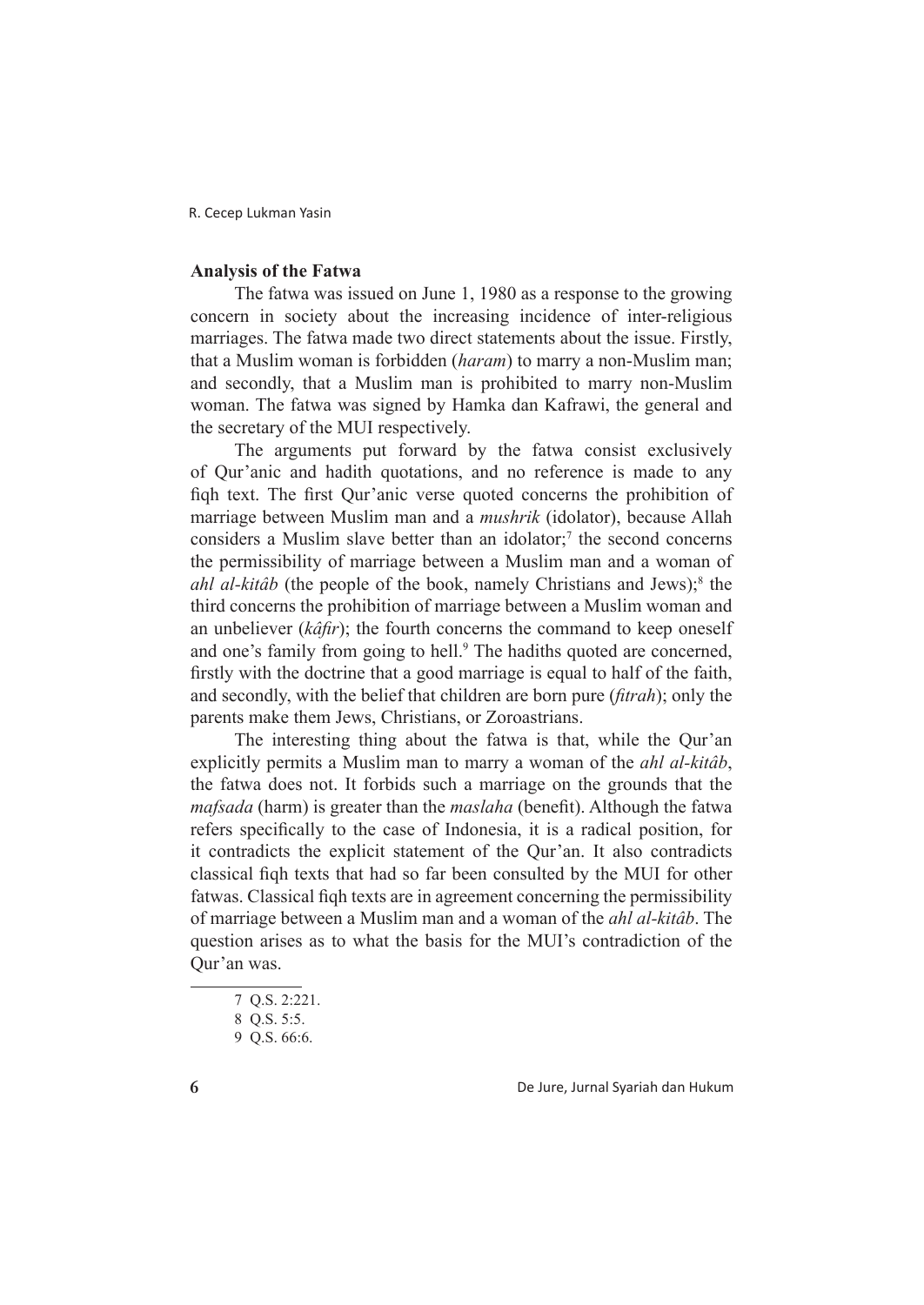Sociologically speaking, it seems relevant to note that the issuance of the fatwa was triggered by the religious rivalry between Muslims and Christians. Indonesia in 1980s had witnessed a new trend of what is called a Pancasila marriage, in which the marriage between a Muslim woman and a non-Muslim man was conducted under the procedures of the man's religion.<sup>10</sup> This phenomenon added fuel to the Muslim's suspicion about the systematic Christian mission through inter-religious marriage. The term and practice of Pancasila marriage were considered a violation against the Muslim belief since the marriage for Muslims is not only a matter of external agreement involving the reproduction of human beings, but a sacred bond aimed at achieving both happiness and obedience to God. Hence, adherence to the same religion by the marrying parties is a prerequisite. Moreover, the sphere of personal law is considered as the heart and core section of the Shari'ah since the injunctions in marital law were comparatively fully dealt in the Qur'an. This fact also explains that, while all other key areas of modern legal-legislative life, especially in criminal, constitutional, and commercial law have welcomed Western legal influence, the sphere of Islamic personal law is relatively immune from Western legal penetration.<sup>11</sup> Therefore, any attempt to change the practice of Islamic family law will face great resistance from the Muslims.

The fatwa under discussion uses only the term "non-Muslim" with no further qualification. However, it is obvious that it refers to the Christians. for all cases of inter-religious marriages referred to by the MUI involve Muslims and Christians. Moreover, any mention of the *ahl al-kitâb* made by Indonesian Muslim necessarily refers to Christians, for Jews are not found in Indonesia. Thus, the real issue addressed by the fatwa on interreligious marriages is to prevent Muslim men and women from converting to Christianity. This interpretation is particularly relevant in view of the continuing rivalry between Muslims and Christians in the country, and of the preoccupation of the Muslims with the threat of Christianization.

The issuance of the fatwa prohibiting Muslim men and woman

<sup>10</sup> Mohammad Atho Mudzhar, *Fatwa-Fatwa Majelis Ulama Indonesia Studi tentang Pemikiran Hukum Islam di Indonesia, 1975-1988* (Jakarta: INIS, 1993), p. 101.

<sup>11</sup> Abraham Udovitch, *Partnership and Profit in Medieval Islam*, Princeton: Princeton University Press, 1970, p. 7.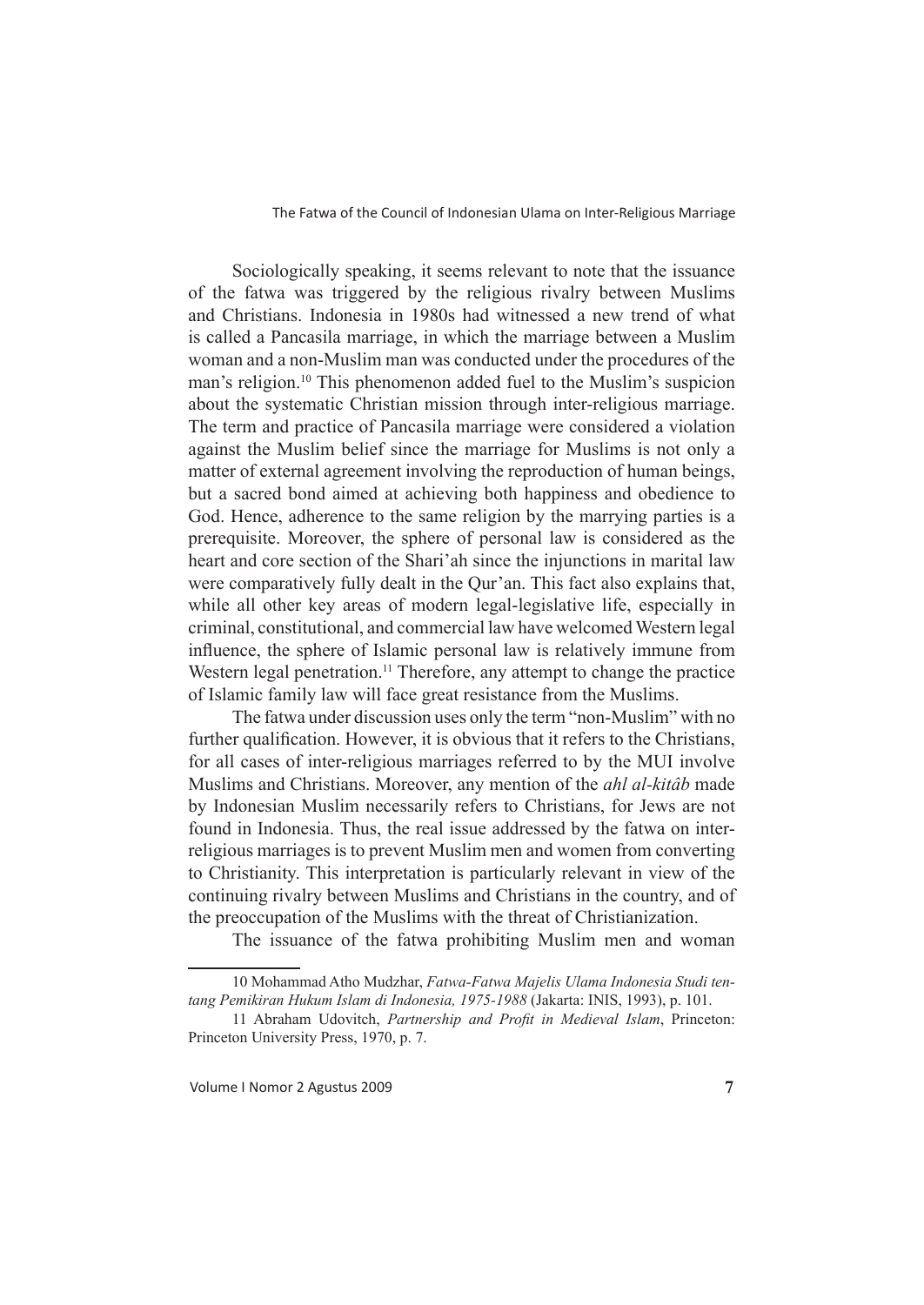from marrying non-Muslims even of the *ahl al-kitâb* seems to have been triggered by that religious rivalry despite the explicit statement of the Qur'an on the permission granted to Muslim men to marry woman of the *ahl al-kitâb*. This might mean that the rivalry was already considered by the 'ulama to have reached such a point that, for the sake of the Muslim community's growth, the doorway to inter-religious marriage had better be shut altogether. The question may arise here as to why the 'ulama are concerned with the size of the Muslim community when Muslims in the country constitute an overwhelming majority. The answer seems to be that Indonesian Muslim constitutes quantitative majority, and at the same time qualitative minority.

Methodologically speaking, the fatwa entails the replacement of a Qur'anic verse by the *masâlih al-mursalah* (the interest of the Muslim community), or at least the postponement of the application of particular injunctions in the Qur'an due to special circumstantial necessity. This principle of *masâlih al-mursalah* was widely applied by the second caliph 'Umar ibn al-Khaththâb, and later advocated by Mâlik ibn Anas as one of the sources of Islamic law. 'Umar is reported to have made several decisions that can be considered contradictory to the explicit statement of certain Qur'anic verses, as he thought that in certain circumstances the *masâlih mursalah* should be given priority above all else. Accordingly, he ruled against the cutting off of the hands of thieves in time of famine. He refused to give a portion of *zakât* (alms tax) to the *mu'allafa qulûbuhum*  (non-Muslims whose sympathy is needed), once the Islamic community had grown strong enough to meet outside challenges. He also refused to divide conquered lands in Iraq among the fighting soldiers and left them instead to the cultivators and collected the taxes from them for the states. <sup>12</sup> All of these decisions appear on the surface as to contradict certain Qur'anic verses, but 'Umar thought that they were more in line with the spirit and the essence of Islamic teaching, the *maslahah*. <sup>13</sup> This is to say

<sup>12</sup> The vast discussion on the *manhaj* (method or procedure) of 'Umar in enacting the law is provided by Muhammad Biltaji, *Manhaj 'Umar ibn al-Khaththâb fî al-Tashrî'* (Cairo: Dâr al-Salâm, 2002).

<sup>13</sup> Literally, *maslahah* (pl. *masâlih*) means "benefit" or "interest." It is synonymous with *istislâh*.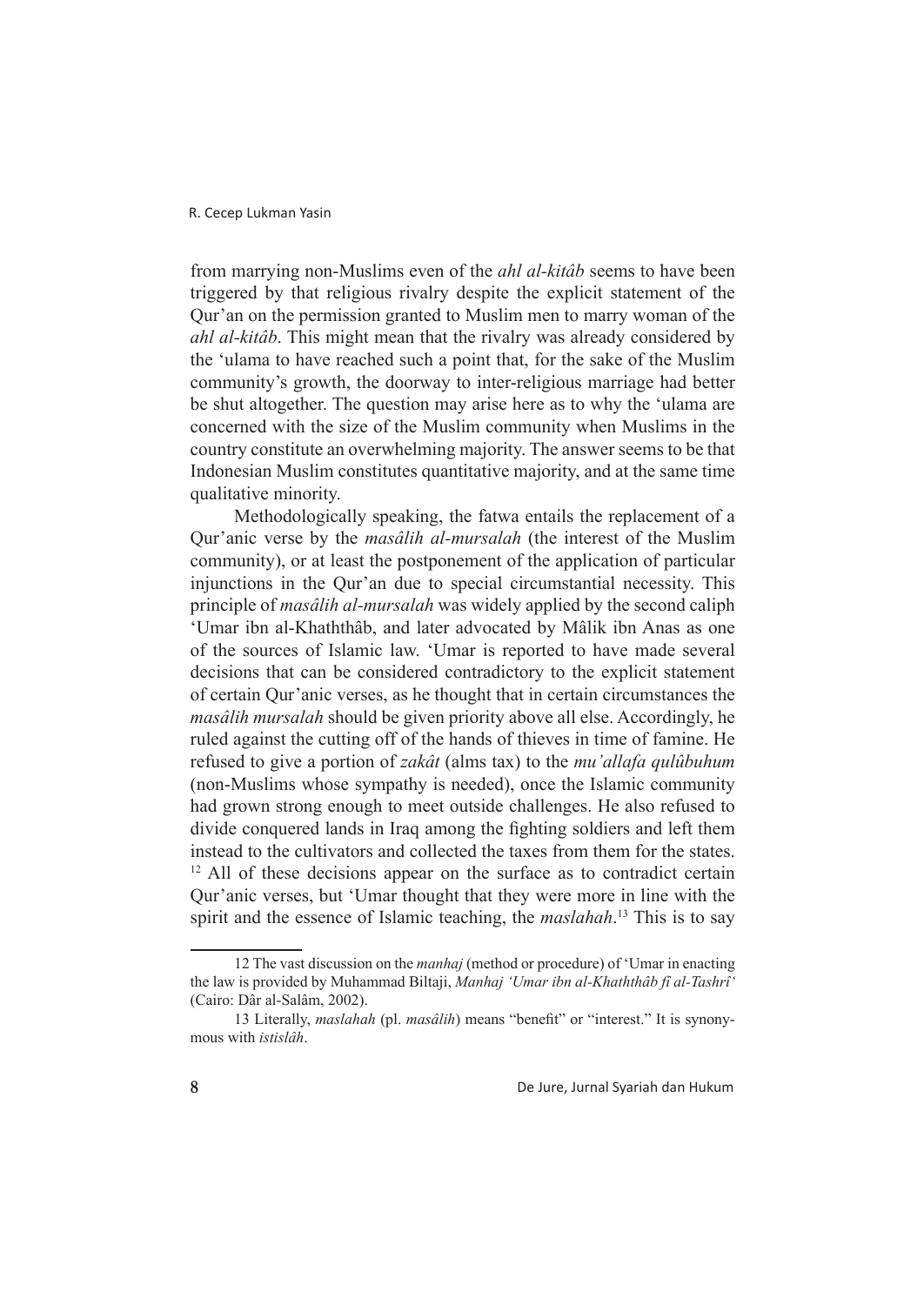that the issuance of the MUI's fatwa on inter-religious marriage which is, on the surface, contradictory to an explicit statement of the Qur'an, has its precedence in the practice of the second caliph. For the sake of *maslahah al-umma*, the MUI prohibits a Muslim man from marrying a woman of the *ahl al-kitâb* although it is permitted in the Qur'an.

Apparently the MUI was not the first to do so in modern times, for Mahmud Shaltut in the 1960s said the same with one qualification. He said that if the Muslim man was weak and would follow the traditions of this prospective wife, his marriage with her should be forbidden. Shaltut argued that here one applied the same reason as when the Qur'an prohibited a Muslim woman from marrying a non-Muslim man, even if the man was of the *ahl al-kitâb*. He claimed that the reason was to prevent Muslims from converting to the religion of the *ahl al-kitâb*. <sup>14</sup> The concept of *maslahah* is also used by Yusuf Qaradawi when he states that if a number of Muslim in a country is small, for instance if they are immigrants residing in a non-Muslim country, their men ought to be prohibited from marrying non-Muslim women because, since Muslim women are prohibited from marrying non-Muslim men, their marriage to non-Muslim women means that many Muslim girls will remain unmarried. Since this situation is injurious to the Muslim society, this injury can be avoided by temporarily suspending this permission.<sup>15</sup>

From the discussion above, it is clear that *maslahah* turn to be the backbone of modern legislation. However, Muslim legists are in disagreement upon the concept of *maslahah* as a source of legal injunction. The main point in the argument advanced by the opponents of *istihlâh* is that the Shari'ah takes full cognizance of all the *maslahah* (public interest). This is the view of the Zahirites and some Shâfi'ites. According to these groups of Muslim legists, there is no *maslahah* outside the Shari'ah. When the Shari'ah is totally silent on a matter, it is an obvious sign that the *maslahah* in question is no more than a specious *maslahah* (*maslahah wahmiyah*) which is not a valid ground for legislation. The Hanafites and

<sup>14</sup> Mahmûd Shalthûth, *al-Fatâwâ* (Cairo: Dâr al-Qalam, n.d.), p. 279-280.

<sup>15</sup> Yusuf al-Qaradawi, *The Lawful and the Prohibited in Islam*, translated by Ahmad Zaki Hammad (Indianapolis: American Trust Publications, n.d.), p. 184; see also Wahbah al-Zuhayli, p. 155.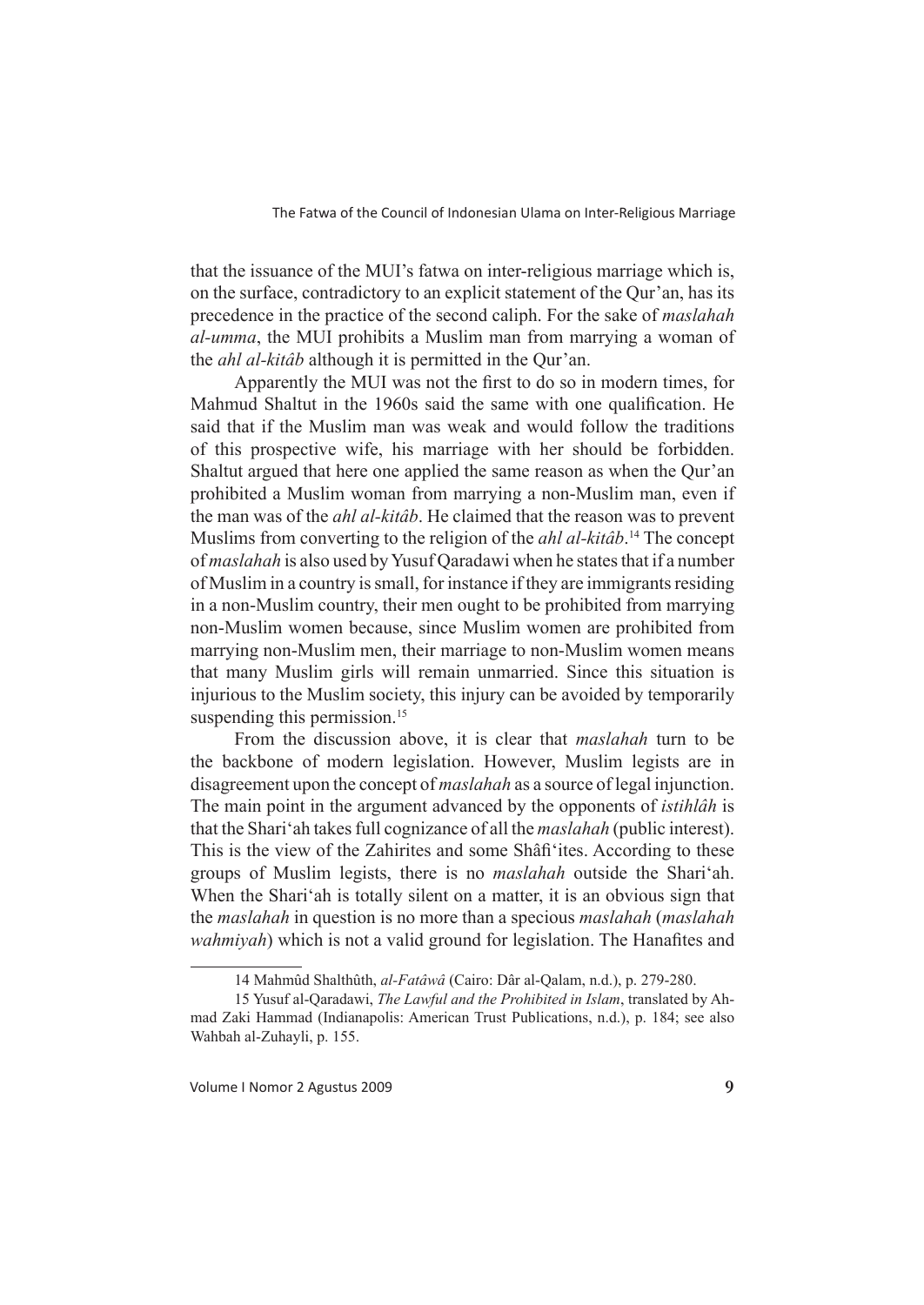most Shâfi'ites adopted a relatively more flexible stance, maintaining that *maslahah* is either validated in the explicit texts (*nusus*), or indicated in the rationale (*illah*) of a given text (*nashsh*), or even in the general objectives of the Lawgiver (*maqâsid al-Shâri'*) <sup>16</sup> The main difference between these two opposing views is that the later validates *maslahah* on the basis of the rationale and the objective of the Shari'ah (*maqâsid al-Shari'ah*) even in the absence of a specific text. However, both views are founded in the argument that if *maslahah* is not guided by the values upheld in the texts, there is a danger of confusing *maslahah* with arbitrary desires, which might lead to corruption and harm. The *maslalah* must therefore be guided by the values that the Lawgiver has upheld.

Judging from this concept of *maslahah*, it seems that the fatwa under discussion not only lacks the explicit text, but also contradicts to the text. However, if we go deeply into the context and the spirit of the fatwa, we will find the basic reason of the fatwa. MUI's fatwa on the prohibition of inter-religious marriage is parallel to the objective of the Shari'ah (*maqâsid al-Sharî'ah*) in which protection of the faith constitutes its top hierarchy. According to the concept of *maqâsid al-Shari'ah*, the purposes of Shari'ah is to preserve the five essential values, namely religion, life, intelligence, progeny, and wealth. Any measure which secures these values falls within the scope of *maslahah*, and anything which violates them is deemed *mafsadah* (harm), and preventing it is considered *maslahah*. <sup>17</sup> If the permission to marry women of *ahl al-kitâb* will lead to harm Muslim society at large, the measure to postpone or repeal the application of the Qur'anic injunction regarding the permissibility of marriage with women of *ahl al-kitâb* falls within the scope of *maslahah*.

What is also interesting about the fatwa under discussion is that it adopts the theory expounded by a prominent Hanbali jurist, Najm al-Dîn al-Tûfî who authorizes recourse to *maslahah* with or without the

<sup>16</sup> The issue whether or not the intention of the Lawgiver can be known by human reason also constitutes theological and legal debates within Muslim legists. For further treatment on this issue, see al-Shâthibî, *al-Muwâfaqât* vol. 2 (Cairo: Dâr Ibn 'Affân, 2000), p. 9-13.

<sup>17</sup> Al-Ghazali, *Al-Mustasfâ min 'Ilm al-Usul* vol. 1 (Beirut: Muassasah al-Risâlah, 1997), p. 417.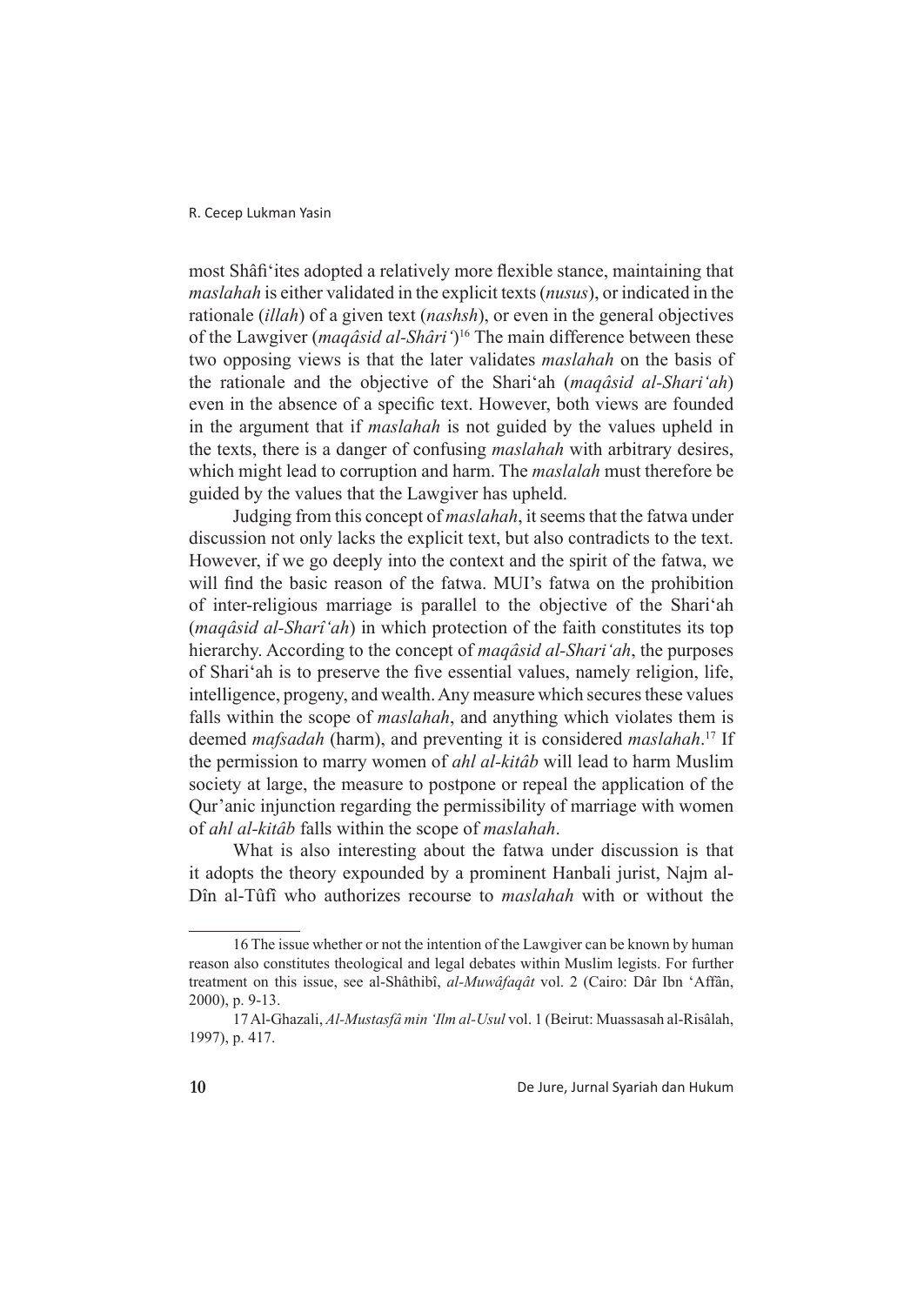existence of the text. In his commentary on the hadith ("no harm shall be inflicted or reciprocated"), al-Tûfî argues that this hadith provides a clear text in favor of *maslahah*.<sup>18</sup> According to him, it enshrines the first and most important principle of Shari'ah and enables *maslahah* to take precedence over all other consideration. This principle applies only to the transaction and governmental affairs (*ahkâm al-mu'âmalah wa al-siyâsah al-dunyawiyah*). In these areas, *maslahah* constitutes the goal whereas the other proofs are like the means; the end must take precedence over the means.<sup>19</sup> The rules of Shari'ah in general and particular have been enacted in order to secure the *masâlih* of the people, and therefore when the text and other proofs of Shari'ah happen to oppose the *maslahah* of the people, the later should take precedence over the first.

# **Inter-religious Marriage in Indonesian Legal System**

Inter-religious marriage constitutes one of the most controversial issues in Indonesia legal history. This fact is well illustrated by the debates in and outside of Parliament over the "comprehensively and specifically secular" Marriage Bill, introduced in 1973. Muslims strongly objected to several aspects of the Bill which were contrary to Islamic law. In particular, for our purpose, the Bill permitted inter-religious marriage. In the face of the intense Muslim opposition, the government enacted an amended statute which largely accommodated Muslim interest: Law No. 1 of 1974 on Marriage. In this law, article allowing inter-religious marriage was removed.

Marriage Law of 1974 incorporates religion into the state law, article 2 (1) of which specify that marriages must be conclude in accordance with the rules of the religion of both parties. At the same time, this law is generally held to contain no explicit legislative provision for marriage between partners of different religions. Before 1974, the formal legal right of Indonesians to marry a partner who adhered to a different religion to their own was undisputed. According to Article 7 of the Regeling of de Gemengde Huwelijken of 1896 (Mixed Marriage Regulation, GHR), a

<sup>18</sup> Najm al-Dîn al-Tûfî, *Risâlah fi Ri'âyat al-Maslahah* (Cairo: Al-Dar al-Misriyyah al-Lubnaniyah, 1993), p. 23.

<sup>19</sup> *Ibid.,* p. 45.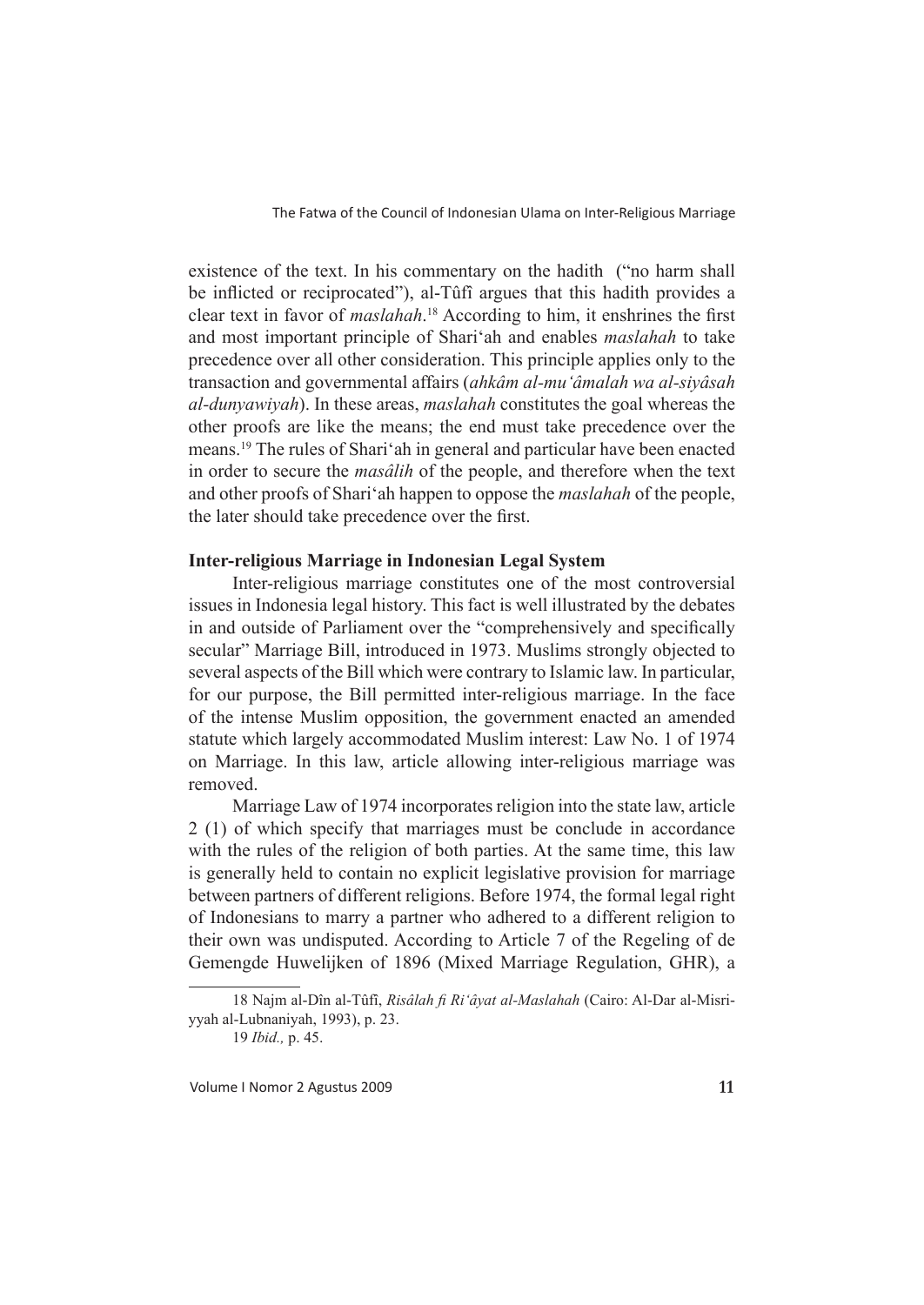decree which first applied to Indonesians under Dutch rule, a difference in religion between prospective marriage partners could not prevent them from marrying.<sup>20</sup> Inter-religious marriages were to be concluded according to the law of the husband. The GHR did not required that the wife convert to her husband's religion for the purpose of marriage; only that she cede to her husband's legal regime. Muslims generally hold inter-religious marriage in contempt of Islamic law. For decades they objected to the provision in the GHR which permitted such marriages. Nevertheless, the courts almost inevitably upheld this colonial regulation.

Since the enactment of the Marriage Law of 1974, inter-religious marriage law has been in a constant state of flux. The Marriage Law and its implementing regulation do not explicitly provide either for or against marriages between Indonesians adhering to different religions. This generated a great deal of debate over whether partners of different religion could actually marry under Indonesian law. Some argue that the Marriage Law implicitly regulated inter-religious marriages. Article 2 (1), which provides that the religious prescripts of the parties are to be used to conduct marriages, is seen to extend to inter-religious marriages. Such marriages would be permitted only as far as these religious prescripts allowed. Those who advocate this approach generally conclude that most Indonesians could not lawfully marry inter-religiously unless one of them converted to the other's religion. The court, however, did not accept that Article 2 (1) extended to encompass inter-religious marriage. The established view was that the Marriage Law did not explicitly provide for inter-religious marriage, and thus it had no effect on the existing colonial regulations which permitted it. Article 66 of the Marriage Law states that the Law repeals other laws and regulation containing provisions relating to marriages that conflict with it. The court argues that since inter-religious marriage is not regulated in the Marriage Law of 1974, the GHR should still apply. Apparently in contravention of Article 2 (1), the Supreme Court issued a Circular letter in 1975 instructing the lower courts to apply the

<sup>20</sup> June S. Katz and Ronald S. Katz, "The New Indonesian Marriage Law: A Mirror of Indonesia's Politics, Cultural, and Legal Systems," *The American Journal of Comparative Law*, vol. 23 No. 4 (Autumn, 1975), p. 662.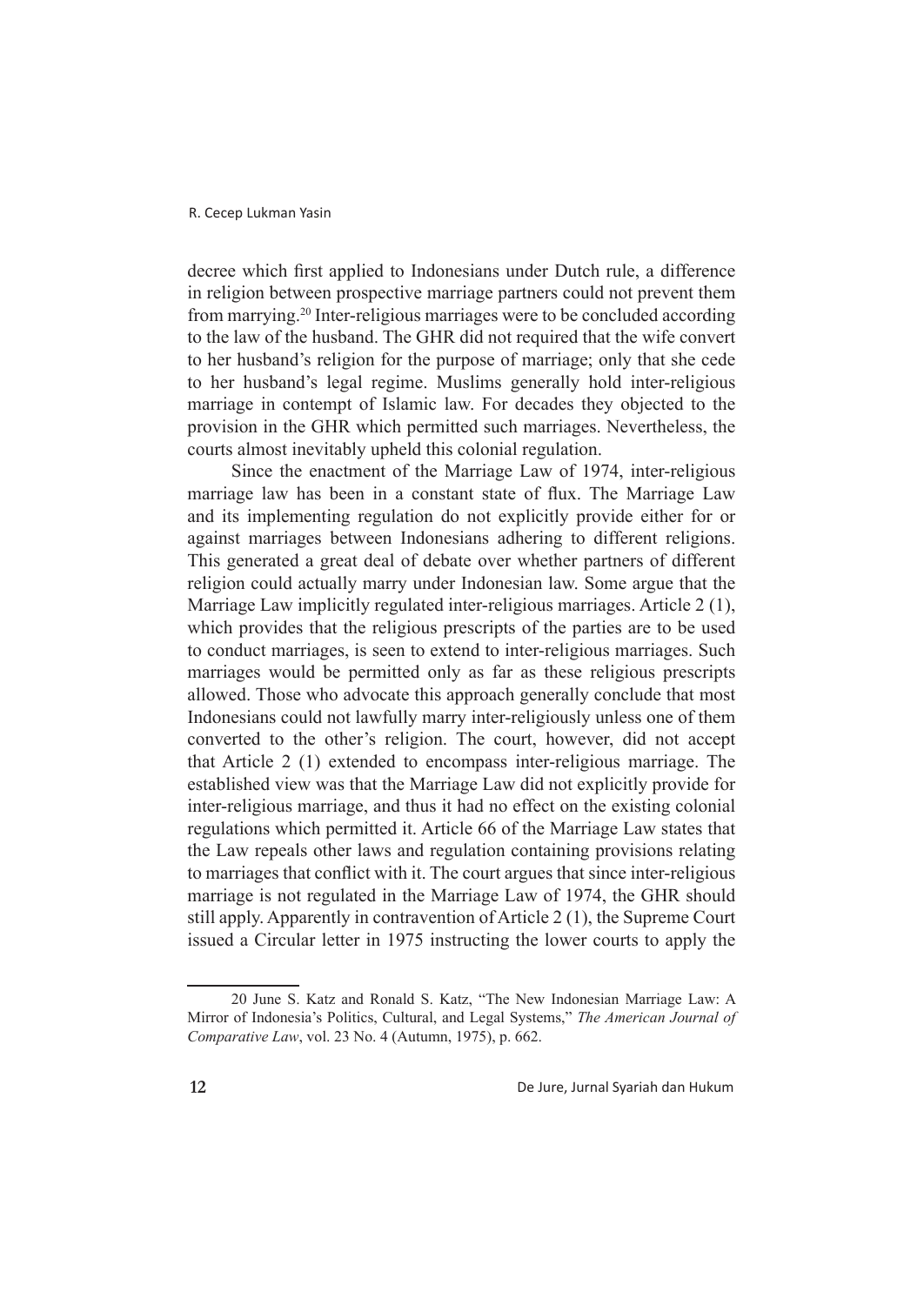colonial regulations in cases of inter-religious marriage.<sup>21</sup> Thus in 1975, one year after the enactment of the Marriage Law, Indonesian courts ruled that inter-religious marriage could be concluded at the Civil Registry Office, which has the authority to perform marriages between non-Muslim, continuing in effect to make civil marriage possible despite Article 2 (1) of the Marriage Law.<sup>22</sup> This opened the way to marriage between partners of different religions. However, in 1984 the Ministry of Religion issued a guide to marriage registry officials of Board of Religious Affair, who have authority to conclude Muslim marriages, stating that they could only register marriage between Muslims. By 1987 there were reports that it had become impossible to formalize inter-religious marriage at the Civil Registry Office.<sup>23</sup> This was due to a decision made at a meeting between the Ministers of the Interior, Justice and Religious Affairs in January 1987 that civil mixed marriages could not proceed. Since 1987, there have been increasingly frequent press reports that members of different religions wishing to get married were being turned a way by both the Board of Religious Affairs and Civil Registry Office.

Earlier, the Central Jakarta District Court strengthened this trend in 1986 when it held that a marriage between a Muslim women and a non-Muslim man could not be formalized.<sup>24</sup> Officials at the Board of Religious Affairs had refused to formalize the marriage because the prospective husband was a non-Muslim, so the marriage was in discord with Islamic law. The marriage could neither be concluded at the Civil Registry Office because the woman was a Muslim. The couple then started proceedings against both offices on a charge of wrongful action, demanding that their marriage be formalized by the Civil Registry Office. The court dismissed their claims, upholding that both the Board of Religious Affairs and the Civil Registry Office had been right in refusing to marry them. The court

<sup>21</sup> Sebastian Pompe, *op. cit*., p. 263.

<sup>22</sup> June S. Katz and Ronald S. Katz, "Legislating Social Change in a Developing Country: The New Indonesian Marriage Law Revisited," *The American Journal of Comparative Law*, vol. 26 No. 2 (Spring, 1978), p. 315.

<sup>23</sup> Sebastian Pompe, "Mixed Marriage in Indonesia: Some Comments on the Law and the Literature," *Bijdragen tot de Taal-, Land- en Volkenkunde* (Leiden: KITLV Press, 1988), vol 144, p. 262.

<sup>24</sup> Sebastian Pompe, 1991, p. 262-263.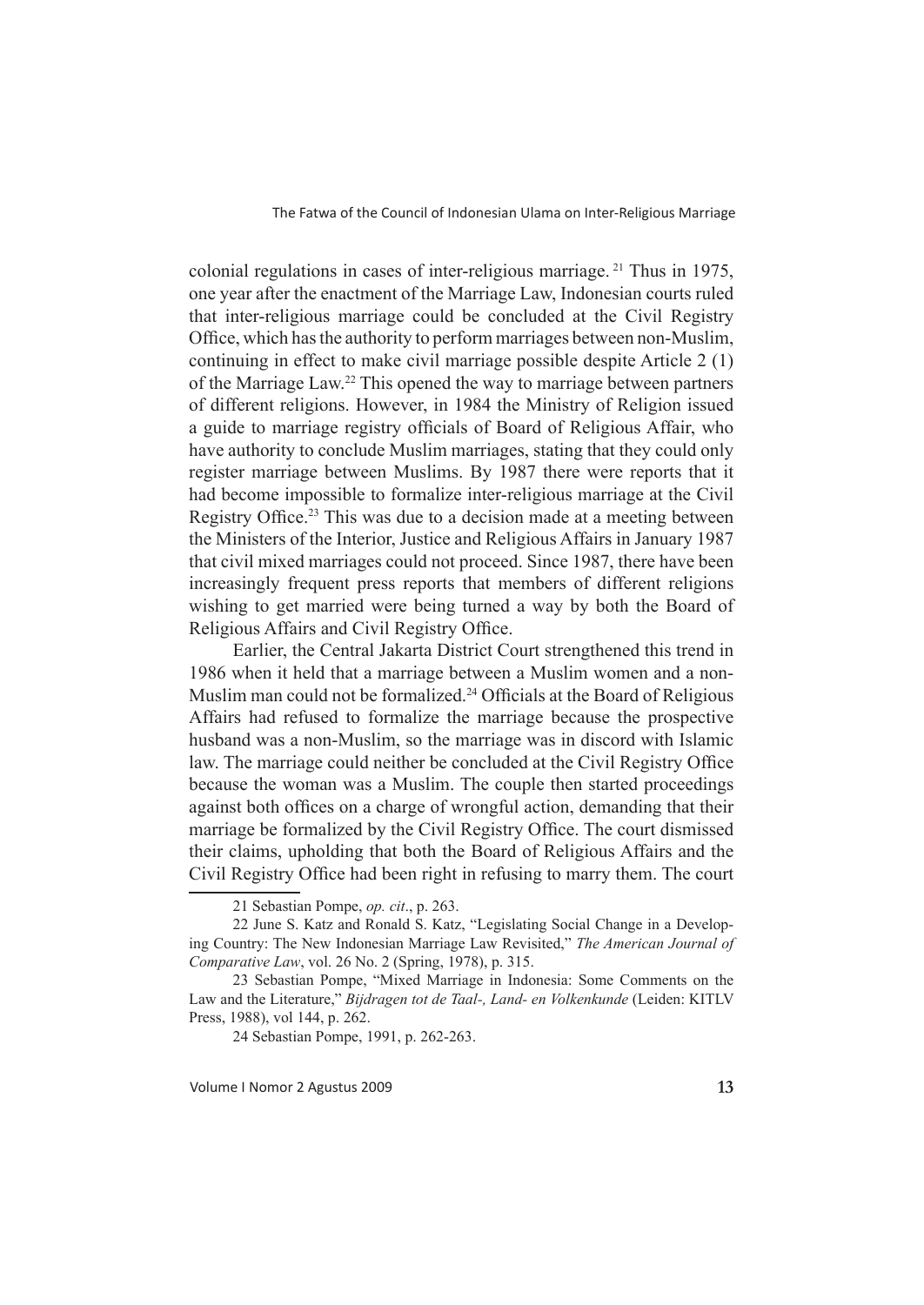held a view that the former was right because the marriage was contrary to Islamic religious prescription incorporated in the Article 2 (1) of 1974 Marriage Law, and the latter because it was not authorized to marry a Muslim party. This court ruling made marriage between partners of different religions impossible to conclude.

Then the couple brought the issue to the Supreme Court. The first question to be settled was about the jurisdiction conflict between religious court and civil court on the refusal of formalizing marriage on the ground of a difference in religion.<sup>25</sup> As it had in previous rulings, the court also decided that the Marriage Law did not provide for marriage between partners of different religions.<sup>26</sup> However, instead of going on to hold that the GHR applied to this type of marriage by the virtue of Article 66 of the Marriage Law, which states that previous legislations are voided insofar as the subject concerned is provided in this law, the court went against prior Supreme Court Jurisprudence and decided that the GHR was based on a civil marriage system which has since been abandoned in Indonesia. Marriage is now a religious affair, not merely civil relationship.<sup>27</sup>

26 The ruling reads: Law No. 1 of 1974, concerning marriage, contains not a single regulation which says that a difference in religion between the prospective husband and wife constitutes an obstacle to marriage. This is in accordance with article 27 of the Constitution of 1945, which specifies that all citizens are equal before the law, which includes equality of the basic right to marry a fellow-citizen, regardless of any difference of religion.

27 The ruling reads: However, the provision of the Mixed Marriage Regulation (S. 1898, no. 158) and the Marriage Ordinance for Christian Indonesian (S. 1933, no. 74) are not applicable, because there is *a wide difference in principle as well as philosophy* between the Marriage Law of 1974 and the two aforementioned ordinances. This difference is that the Marriage Law embraces the principle that a marriage is legal when it is

De Jure, Jurnal Syariah dan Hukum

<sup>25</sup> The Court decided that the refusal to formalize such a marriage come under the jurisdiction of a civil court. The ruling reads: Considering that, although the petitioner is a Muslim and the regulations of article 63, subsection 1a, of Law No. 1 of 1974 make it clear that, if the intervention of a court is required, then the case would come under the jurisdiction of a religious court, it is nevertheless also obvious that, because the refusal to perform the marriage was base on a difference of religion, the said refusal constitutes no interdiction on a formalization of the marriage under the provision of article 8 of the said Law No. 1 of 1974, and because the present case does not constitute a case as meant by article 60, subsection 3, of Law No. 1, 1974, this case rightly comes under the jurisdiction of a civil rather than a religious court.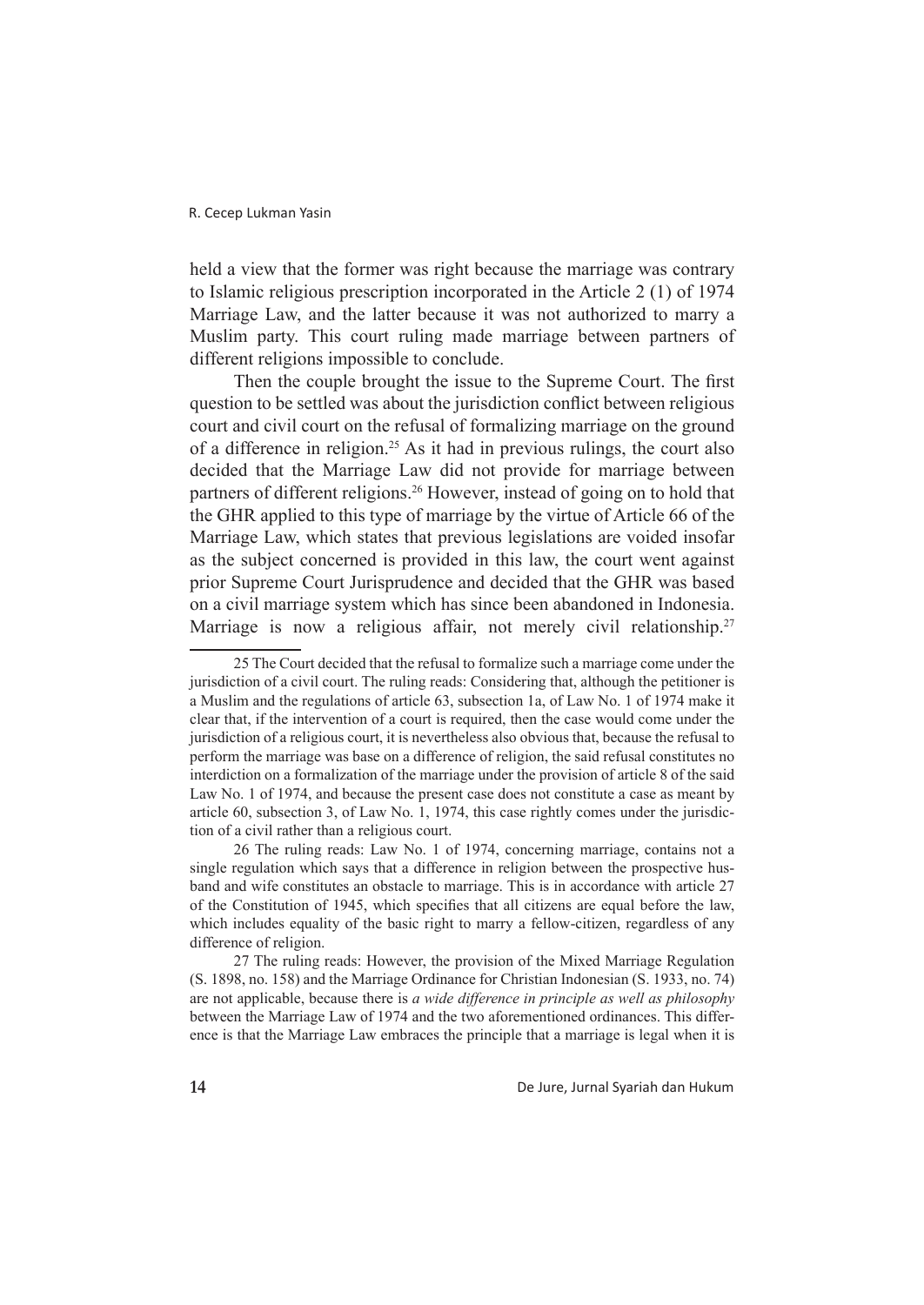Consequently, there is no law governing inter-religious marriage. This court ruling in fact creates a legal vacuum. The question then remaining is what law should apply in such a vacuum. Determined to prevent Registry Officials from balking mixed marriages, the Court found a legal basis to allow them. Furthermore, the court argued that because the couple applied to the Civil Registry Office after being refused by the Board of Religious Office it must have been their intention to have their marriage formalized not in accordance with Muslim religious prescriptions. In particular, the woman must not have wished to marry in accordance with Islamic law, and in fact abandoned it. The Supreme Court held that the couple could therefore conclude their marriage at the Civil Registry Office and ordered the institution to formalize the marriage.<sup>28</sup>

The Supreme Court's decision discussed above represents an attempt by the court to reverse the trend in which certain state organs obstruct interreligious marriages. Implicitly, this ruling indicates that the Civil Registry Office is the appropriate agency to perform marriage in which the partners adhere to different religious creeds. A closer look of this ruling reveals that the court precisely adopts the colonial Mixed Marriage Regulation that prescribes that the woman shall adopt the legal status of the man.

28 The ruling reads: Considering that, in submitting an application for the formalization of a marriage to the Chief Civil Registrar in Jakarta, this should be interpreted as *testifying to an intention of having the marriage formalized not in accordance with Muslim religious prescriptions*, this in turn should be interpreted as testifying that, in submitting the application, *the applicant no longer had any regard for the status of her religion* (in this case the Muslim religion), so that article 8, clause f, of the Law No. 1 of the Republic on Indonesia, of the year 1974, with respect to marriage, no longer constitutes an obstacle to the performance of the marriage as desired by them, and in this case/ situation the Civil Registry Office is properly obliged, as the only authority qualified to formalize or help formalize marriage between *two candidates who do not profess Islam*, to accept the applicants' application. (Italics in original)

performed in accordance with the laws of the religion and faith of the respective parties, this being the outcome of the Pancasila as the state philosophy. Marriage here is viewed no longer as an exclusively civil affairs, as marriage possesses extremely close link with religion/creed, so much so that marriage outside the laws of the religion and faith of the two parties is impossible. Whereas the marriage provisions of the Civil Code as well as the Marriage Ordinance for Christian Indonesian and the Mixed Marriage Regulation all view the question of marriage as a strictly civil affairs. (Italics in original.)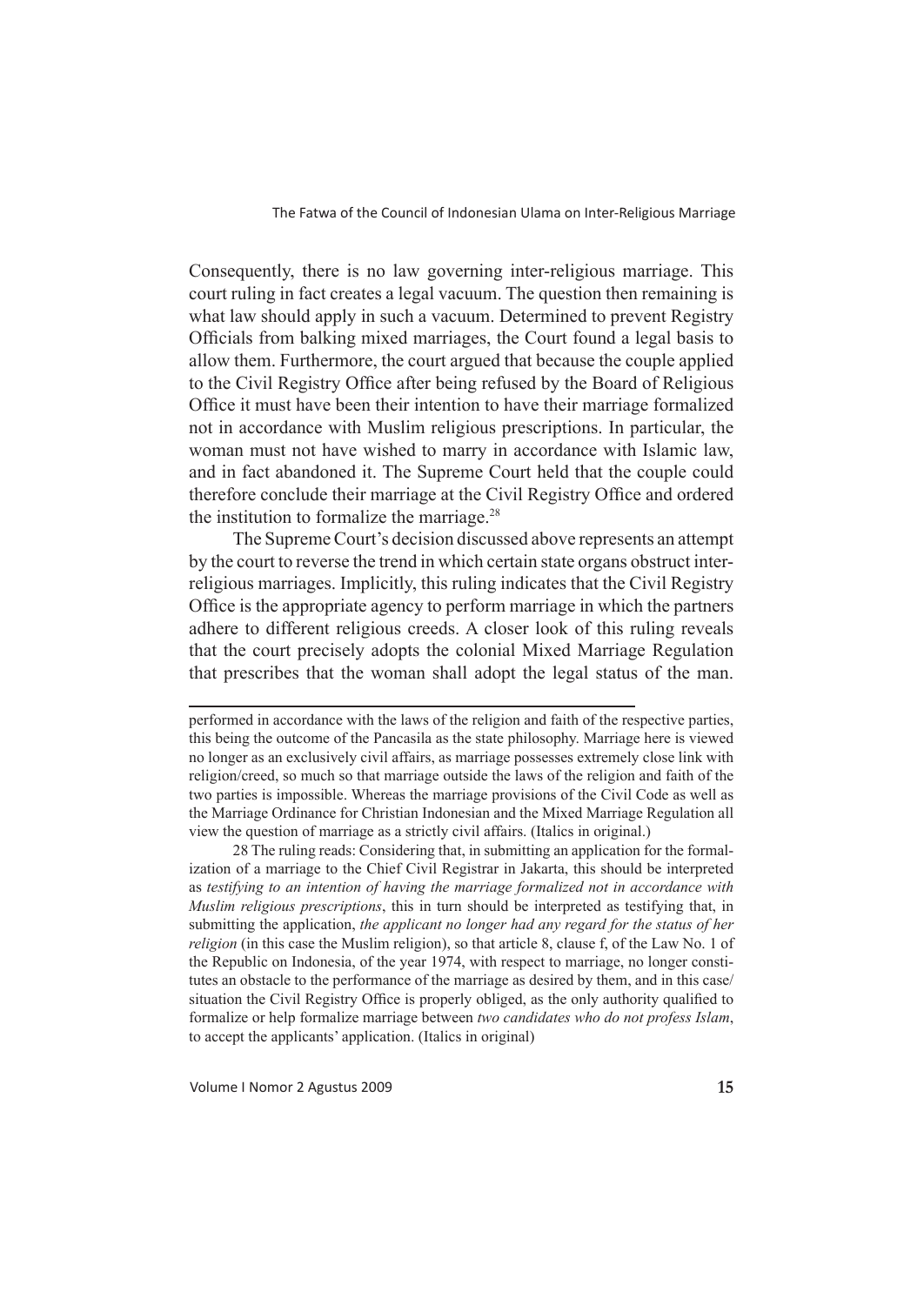This is a backward step for Indonesian women who have struggled for the legal equality. On what ground the women should cede to the man's religion or legal system, and not vise versa, is left unanswered.

Finally, it could be said that compared to matters belonging to the public domain, some religious matters are too delicate to be treated by the state authorities. In involving the religion, the Marriage Law of 1974 has driven the Indonesian state authority upon a path which leads to a direction where most of them do not wan to go. In their attempts to deviate from it, they are bound to become ever more engaged.

# **Conclusion**

The increasing incidence of inter-religious marriage raised the concern of the Indonesian Council of Ulama. Responding to this problem, in June 1, 1980 the Council issued a *fatwa* which explicitly prohibits a Muslim to marry a non-Muslim. The fatwa does not differentiate between women of the *ahl al-kitâb* and those of other religions. This prohibition finds no literal bases in the basic sources of Islam. The Qur'anic text states that it is lawful to marry women from among the People of the Book, while in the prophetic tradition it is reported that the Prophet himself had a non-Muslim wife. The four leading Sunni schools of law also permit this kind of marriage under various conditions.

The argument of the fatwa was a reflection of the prevailing concern among the Muslim leaders about the campaign to propagate Christianization which had been tirelessly carried out by well-organized missionary organizations. Their efforts were reported to have successfully christianized segments of the Indonesian population especially in the heathen hinterland and among outer island tribes. Given the circumstances, the Muslim leaders and ulama perceived inter-religious marriage as a hidden Christianization. The position adopted by the fatwa on this issue was quite a radical departure from the prevalent opinion in classical *figh* texts. Even though the fatwa quotes the verse stating permission for a male Muslim to marry among the *ahl al-kitâb* which traditionally meant the Jews and the Christians, it forbids any marriage between a Muslim and a non-Muslim. However, this legal opinion is still within the permissible frame of Islamic legal theory of *maslahah*. This legal theory is encapsulated in the Shafi'i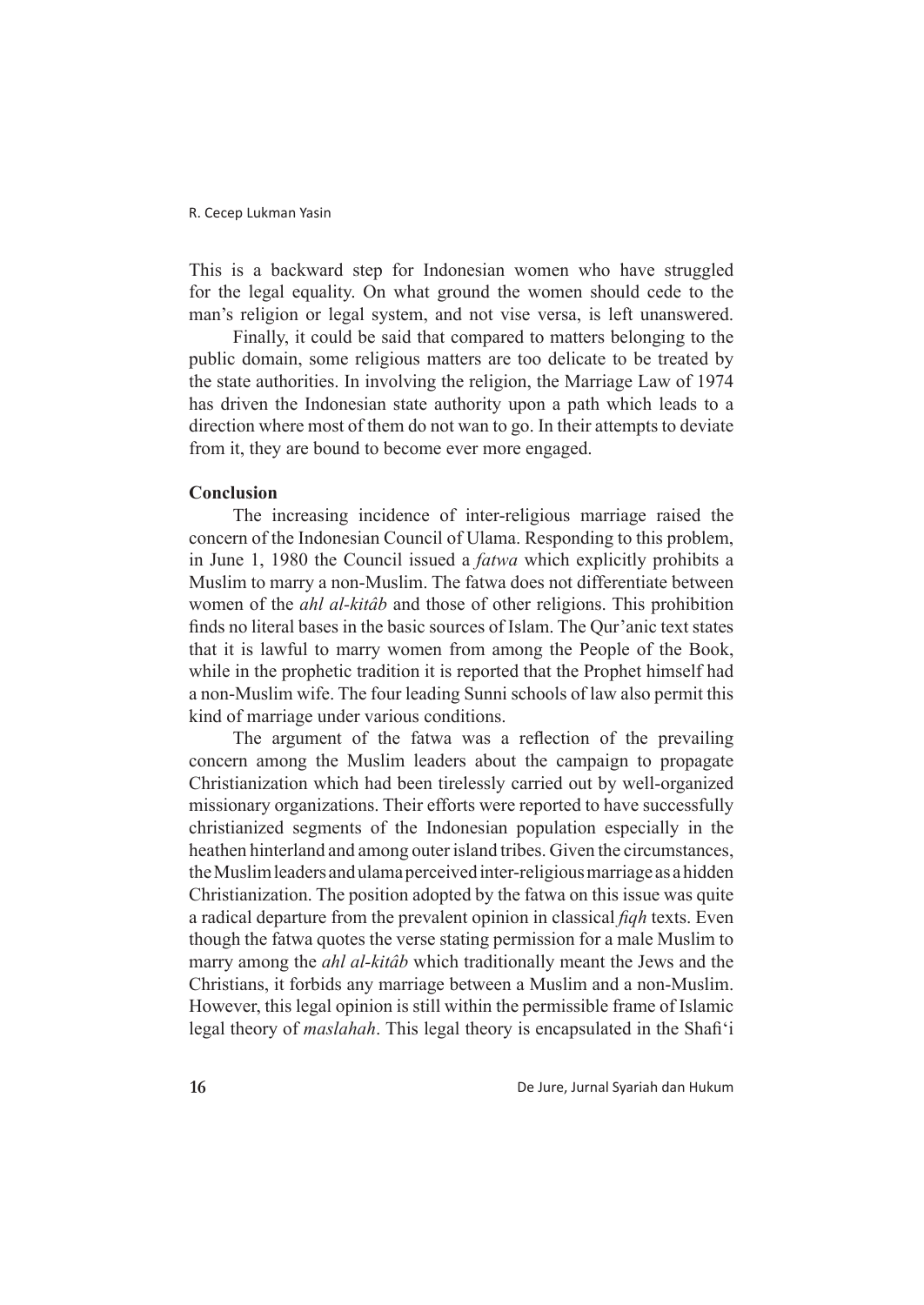school's legal maxim stating that "*Dar'u al-mafâsid muqaddam 'alâ jalb al-masâlih*" (Preference is given to the prevention of harm than to attainment of benefit).

The fatwa and the court decisions seem to have little impact on the practices of parties who wish to marry inter-religiously when many state institutions were refusing to conclude their marriage. Many Indonesian, not wishing to lose their religious status, misrepresent their religions to marriage officials. Others have converted to their partner's religion for the purpose of marriage, and then reverted to their original religion a short time later. The negative social and religious implications of the fatwa and court rulings may be pushing people into informal and illegal cohabitation which is on the rise in Indonesia, in particular among couples of mixed religious backgrounds.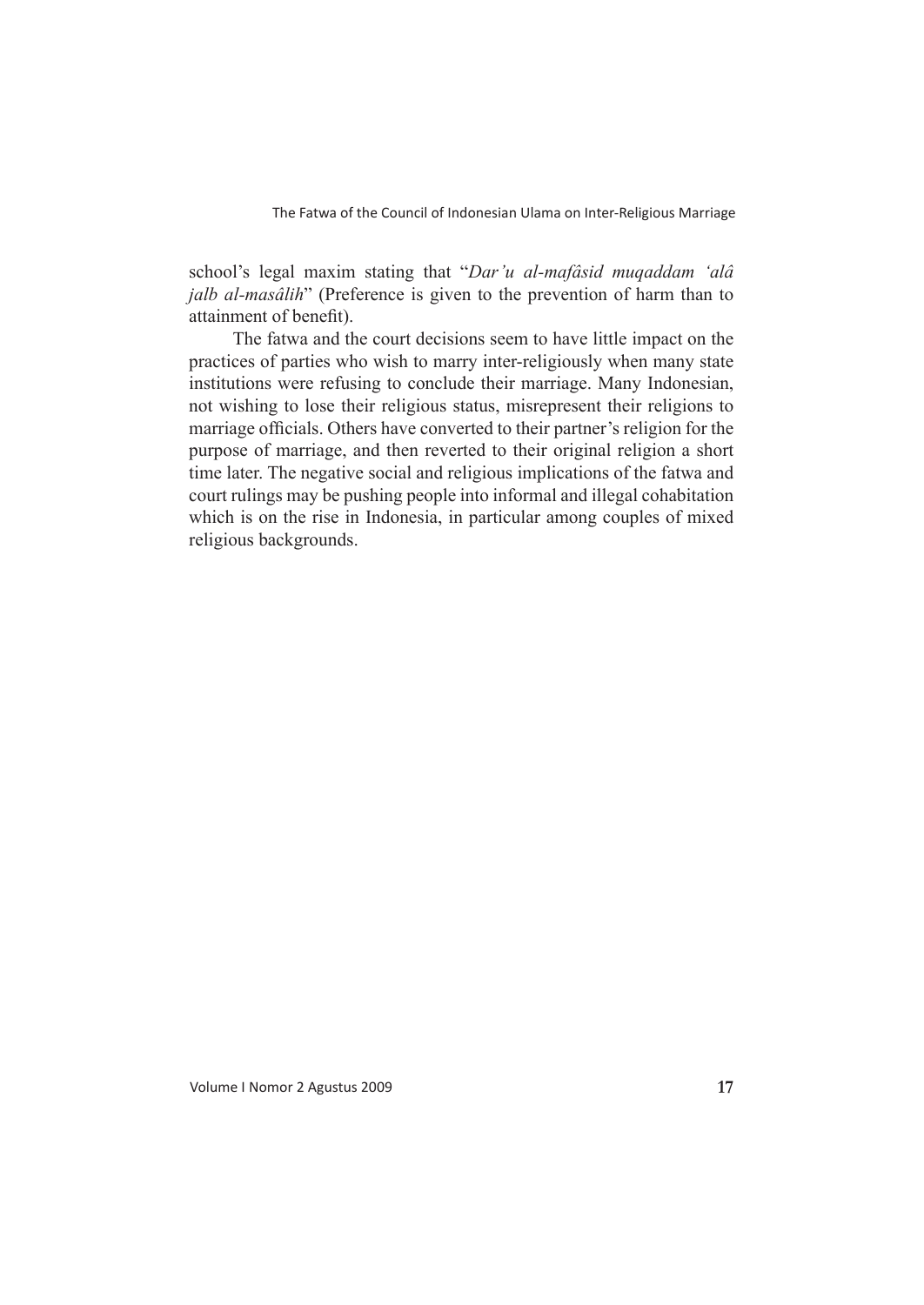# **BIBLIOGRAPHY**

- Biltaji, Muhammad, *Manhaj 'Umar ibn al-Khaththâb fî al-Tashrî'* (Cairo: Dâr al-Salâm, 2002).
- al-Ghazali, *Al-Mustasfâ min 'Ilm al-Usul* vol. 1 (Beirut: Muassasah al-Risâlah, 1997)
- Katz, June S. and Ronald S. Katz, "The New Indonesian Marriage Law: A Mirror of Indonesia's Politics, Cultural, and Legal Systems," *The American Journal of Comparative Law*, vol. 23 No. 4 (Autumn, 1975).
	- \_\_\_\_\_\_\_, "Legislating Social Change in a Developing Country: The New Indonesian Marriage Law Revisited," *The American Journal of Comparative Law*, vol. 26 No. 2 (Spring, 1978).
- Mudzhar, Mohammad Atho, *Fatwa-Fatwa Majelis Ulama Indonesia Studi tentang Pemikiran Hukum Islam di Indonesia, 1975-1988* (Jakarta: INIS, 1993)
- Noer, Deliar, *The Modernist Muslim Movement 1900-1942* (Singapore: Oxford University Press, 1973.
- Pompe, Sebastian, "A Short Note of Some Recent Development with Regard to Mixed Marriages in Indonesia," *Bijdragen tot de Taal-, Land- en Volkenkunde*, vol 2e & 3e (Leiden: KITLV Press, 1991).
	- \_\_\_\_\_\_\_, "Mixed Marriage in Indonesia: Some Comments on the Law and the Literature," *Bijdragen tot de Taal-, Land- en Volkenkunde* (Leiden: KITLV Press, 1988), vol 144.
- al-Qaradawi, Yusuf, *The Lawful and the Prohibited in Islam*, translated by Ahmad Zaki Hammad (Indianapolis: American Trust Publications, n.d)
- Shalthûth, Mahmûd, *al-Fatâwâ* (Cairo: Dâr al-Qalam, n.d).
- Suminto, H. Aqib, *Politik Islam Hindia Belanda* (Jakarta: LP3S, 1985).
- al-Tûfî, Najm al-Dîn, *Risâlah fi Ri'âyat al-Maslahah* (Cairo: Al-Dar al-Misriyyah al-Lubnaniyah, 1993)
- Udovitch, Abraham, *Partnership and Profit in Medieval Islam*, (Princeton: